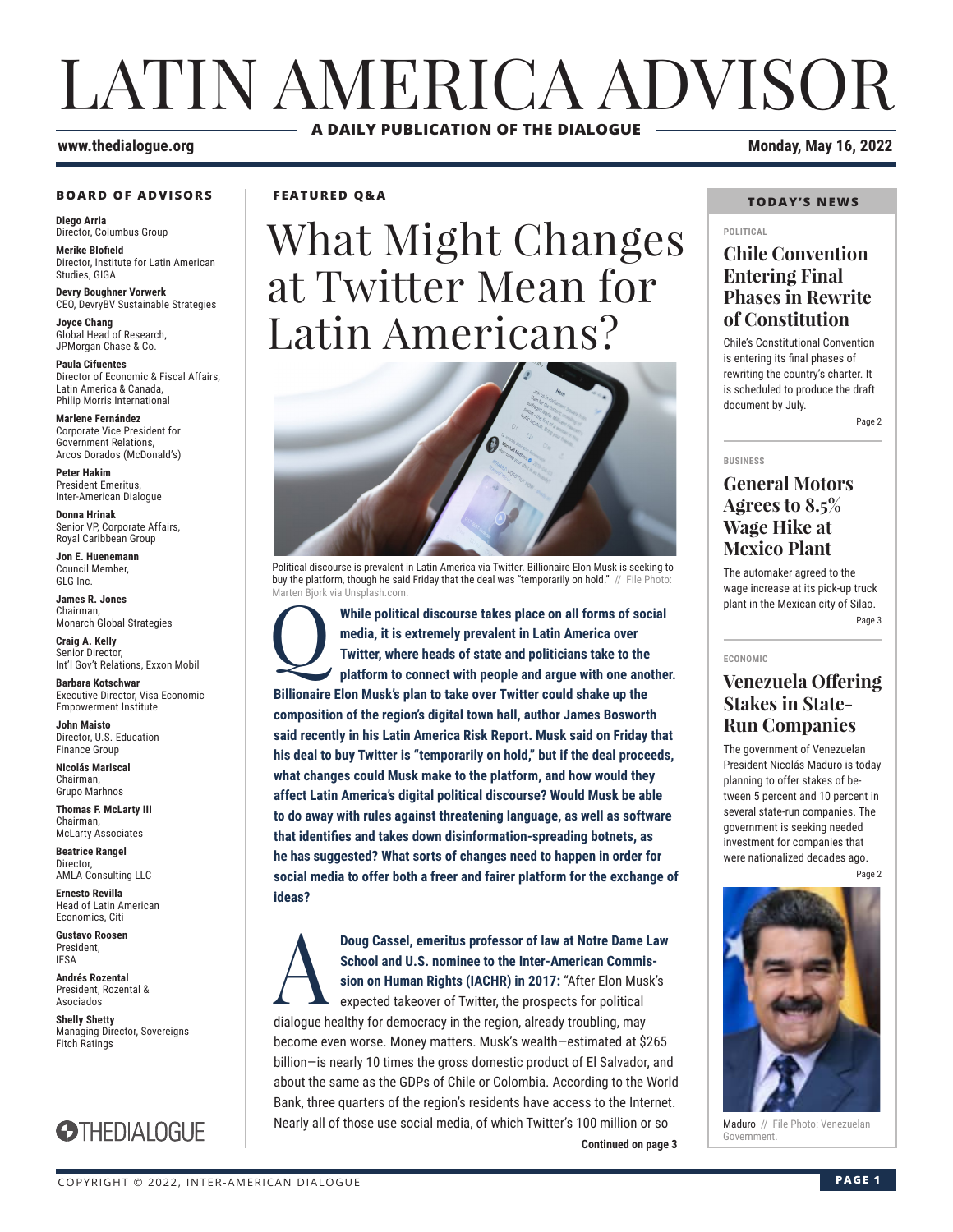#### **POLITICAL NEWS**

## Chile Constitutional Convention Entering Final Phases of Work

Chile's Constitutional Convention is entering its final phases of rewriting the country's charter this week, Bloomberg News reported Friday. Starting on Tuesday, a committee is to begin proofreading the draft constitution for any contradictions or mistakes, another group will begin to write a preamble in order to introduce the document's central principles, and another group will hold a vote on provisions that will govern the period of transition to the new charter, the news service reported. The convention is scheduled to produce the document by July, and Chileans are to vote on it in a referendum on Sept. 4. "We want to provide both calm and certainties for the transition between the old and new constitution," said the convention's vice president, Gaspar Dominguez, Bloomberg News reported. "That requires broad and coordinated work with those who will be responsible for implementing it," he added. In some of the convention's latest votes, a plenary session last Friday approved a measure saying that the board of Chile's central bank should consider factors including climate change and employment when making decisions on monetary policy. The convention previously approved a measure guaranteeing the central bank's autonomy. Last week, the convention also approved measures giving both labor unions and companies roles in the country's social security system, guaranteeing unions and workers the right to go on strike, and also stating that Chile's health care system will be comprised of both public and private providers, Bloomberg news reported. In a poll published last week by Cadem, 48 percent of respondents said they would reject the new constitution, two percentage points higher than in a previous survey. "Among the proposals that generate the most concerns are those centered around pension funds, changes to the justice system, questions around the definition of a plurinational state and the implications of having new

autonomous territories," Chilean Senator Carolina Goic told the Advisor in a **[Q&A](https://www.thedialogue.org/wp-content/uploads/2022/04/LAA220415.pdf)** published April 15. "The proposed political system under discussion would also put an end to bicameralism—doing away with the Senate—and in so doing, putting at risk the checks and balances needed for a healthy democracy," Goic added.

#### **ECONOMIC NEWS**

### Venezuela Offering Stakes in State-Run Companies

Venezuela's government today is planning to offer stakes of between 5 percent and 10 percent in state-run companies, including Internet and telephone services providers, as well as a petrochemical producer, the Associated Press reported Saturday. The sales of the stakes in the state-run companies come decades after the government seized control of them and are now a move by the government to pump needed money into operations that have suffered from years of mismanagement and neglect, the wire service reported. "We need capital for the development of all public companies," President Nicolás Maduro said last week at a televised event. "We need technology. We need new markets, and we are going to move forward," he added. Among the companies that Maduro has targeted for private investment are Internet and telephone service provider CANTV, its subsidiary Movilnet, petrochemical company Petroquímica de Venezuela and a mining-focused conglomerate, the AP reported. Some shares of CANTV have long traded on Caracas' stock exchange. However, the sales may generate little interest from buyers other than ones with ties to the government or those comfortable taking on a high degree of risk, the AP reported. Venezuela remains under sanctions imposed by the United States and other countries, and the small percentages of the companies that Maduro is seeking to sell would not give private investors enough decision-making power in order to push for improvements. Venezuela has seen some

#### **NEWS BRIEFS**

### **U.S. Coast Guard Finds Seven More Survivors From Capsized Boat**

The U.S. Coast Guard said Friday that it had found seven more survivors off the coast of Puerto Rico from a boat that capsized while carrying Haitian migrants, killing 11 people, The Guardian reported. In all, crews rescued 38 people. Of the survivors, eight remain hospitalized, a Coast Guard spokesman told Reuters. The boat was spotted on Thursday north of uninhabited Desecheo Island, which is part of the archipelago of Puerto Rico, The Guardian reported.

### **Mexico Seeking to Raise Fertilizer Production**

Mexico is seeking to triple its fertilizer production in an effort to push up local agriculture production and stem consumer price inflation, the government said in a statement on Sunday, Reuters reported. Mexican President Andrés Manuel López Obrador said that he would be expanding a program providing free fertilizer to farmers in Campeche, Quintana Roo, Tabasco and Veracruz, among other states. Consumer prices in Mexico increased 7.68 percent in the first four months of 2022, Reuters reported.

### **Peru's Economy Grows 3.79% in March**

Peru's economy grew 3.79 percent in March as compared to the same month last year, Peru's statistics agency said Sunday, Reuters reported. Most economic sectors have been improving, but the mining sector contracted following months of social protests from Andean Indigenous communities, which affected production, the statistics agency added. The reported economic growth in March fell short of the central bank's 4 percent growth prediction. The Peruvian finance ministry estimates that the Andean country's economy will grow 3.6 percent this year.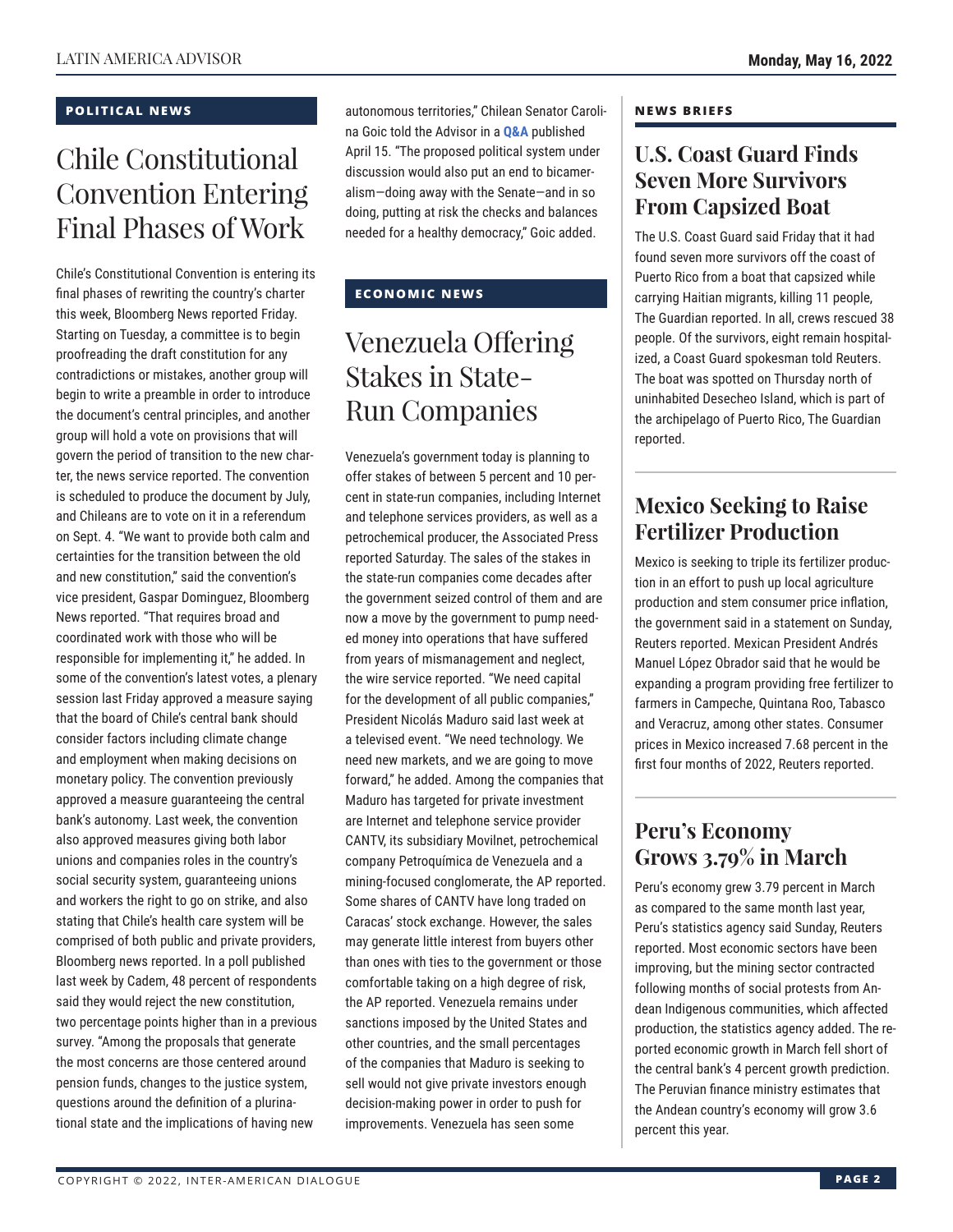positive economic indicators in recent months. Following years of hyperinflation, Venezuela's level of inflation in March hit its lowest level in a decade, finishing this year's first quarter at 11.4 percent. Prices have stabilized in part due to wider circulation in the country of hard currencies, such as the U.S. dollar. "At the economic level, the results of the first quarter continue to point to a recovery in Venezuelan activity," Asdrúbal Oliveros, director at economic analysis firm Ecoanalítica, told the Advisor in a **[Q&A](https://www.thedialogue.org/wp-content/uploads/2022/04/LAA220418.pdf)** published April 18.

#### **BUSINESS NEWS**

### General Motors Agrees to 8.5% Wage Hike at Mexico Plant

General Motors agreed to an 8.5 percent wage increase at its pick-up truck plant in the Mexican city of Silao with independent union SINTTIA, labor representatives announced Thursday, Reuters reported. The wage hike, one of the highest raises in the Mexican auto industry's recent history, is the first major raise since the start of the United States-Mexico-Canada Agreement, or USMCA. The free trade agreement seeks to close the large wage gap between U.S. and Mexican workers, Reuters reported. The SINTTIA union, which in February became the first independent labor union in the Silao plant's history, said that in addition to higher wages, the deal with General Motors also includes a 14 percent increase in grocery vouchers, a mandatory day off on Dec. 24 and larger bonuses, Reuters reported. The union and General Motors are also set to form working groups to discuss sexual harassment case protocols, a program to fight inflation in the next few years and work schedules. In a statement, General Motors Mexico said it is committed to workers at the Silao plant, "who have been key to the outstanding performance of the manufacturing complex for 27 years and with whom our company will continue its history in the country," the Detroit Free Press reported.

#### **FEATURED Q&A / Continued from page 1**

users account for more than 10 percent of all digital interactions. True, the region's most followed tweeters tend to be athletes and artists. They typically tweet more about sports scores and songs than about social policy. But many political provocateurs tweet, and their falsehoods generate echo effects. Enter Musk. He criticizes 'content moderation' policies. Twitter used them, for example, to cancel 2,700 fake Russian accounts that disrupted the 2016 U.S. election and later suspended Donald Trump's account after he repeated lies that the 2020 election was 'stolen.' Musk invokes free speech to argue that canceling Trump was morally wrong and ineffective. If regional tweeters were constructive contributors to democratic debate, perhaps the free speech obligations of governments should be extended to private companies such as Twitter. But many tweeters undermine democracy. In Guatemala, for example, smears and threats posted on social media drove honest judges and prosecutors into exile. Reasonable content moderation, within bounds, is healthy for democracy. Musk's Twitter, one fears, will not be."

#### Mary Hansel, former director<br>
of the Human Rights and Soci<br>
Media Project at the Universit<br>
of California Irvine School of<br>
Law: "Elen Muek's recent comments euge **of the Human Rights and Social Media Project at the University of California Irvine School of Law:** "Elon Musk's recent comments suggest

that if he takes the Twitter helm, he may implement changes to the company's content moderation protocols that threaten to undermine digital discourse in Latin America and elsewhere. Musk has referred to himself as a 'free speech absolutist' and posited that Twitter should be more 'reluctant to delete things.' These statements seem to align with a U.S.-centric approach to online speech. Pursuant to the U.N. Guiding Principles on Business and Human Rights, however, Twitter has a responsibility to respect international human rights law, as well as remedy any human rights abuses to which it contributes. Unlike the U.S. standard for freedom of

speech, the international right to freedom of expression provides for one's speech to be restricted to avoid infringing other people's rights and on other specified grounds. Musk has also said Twitter should defer to local laws in moderating content, explaining that, 'if people want less free speech, they will ask government to pass laws to that effect.' Yet, under the Guiding Principles, Twitter may have a responsibility to push back against local laws to the extent they conflict with human rights standards. Indeed, to its credit, the company has done so in several high-profile instances. Marginalized communities will bear the brunt of any approach to content moderation that is out of step with international human rights. Hate speech and online gender-based violence on Twitter have devastating impacts, causing members of such communities to self-censor or leave the platform altogether. Musk's 'free speech absolutist' approach, paradoxically, could end up silencing the voices of those most in need of being heard."

### **freedom and human rights organization Fundamedios:** "I am not

César Ricaurte, CEO of press<br>freedom and human rights org<br>nization Fundamedios: "I am r<br>very optimistic about the chan very optimistic about the changes Elon Musk will likely make to Twitter after he completes his acquisition of the platform. I consider a single individual owning a massive and global communication channel like Twitter to be bad news. Musk's plans are not clear, beyond his repeated invoking of 'freedom of speech' and the enormous potential that Twitter has if it is freed from certain restrictions. The problem is that there is a very tenuous line between free speech and discriminatory speech, hate speech and harassment and aggression against activists and human rights defenders. Any reforms that Musk undertakes on Twitter should consider values and principles such as transparency in content moderation, civil society participation and independent third parties involved in the fight against disinformation, protection of activists and human rights de-

**Continued on page 4**